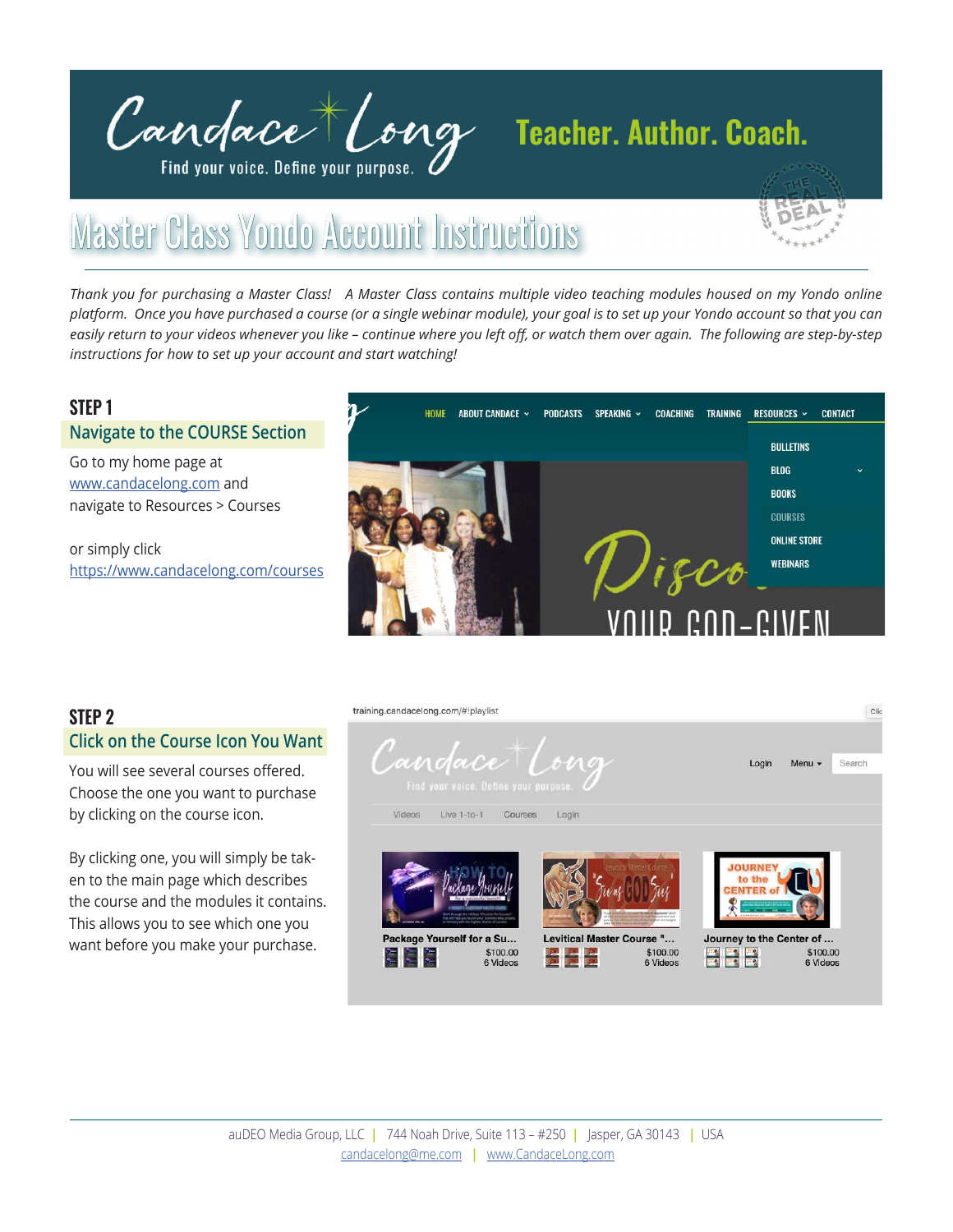# **STEP 3 Click To PURCHASE**

Once you decide on the course you want, click the Purchase Button which takes you to the payment portal.



Click above to see step-by-step instructions to set up your Yondo account properly. This will enable you to come back to the video modules any time you

## **STEP 4 Click CHECK OUT**

Even if you have a discount code, you still need to Check Out. You will then have the option to put in your code.



## **STEP 5 PAY & SET UP YOUR ACCOUNT**

This is a very important step because there are 3 things you need to do here:

- **1. Enter Your Discount Code** if you have one. Hit APPLY and it will bring your total to the correct amount you will pay.
- **2. Create your account** if you don't have one. Please keep your email and password written down some where so you can return to your account. This enables Yondo to place all the videos & courses you have purchases IN your account. That way you can return to watch anytime you wish. If you already have your account, click SIGN IN.
- **3. Pay.** You do not need to have a PayPal account to complete pay ment. You will have the option to use a credit card if you wish. PayPal is simply the portal to pay.

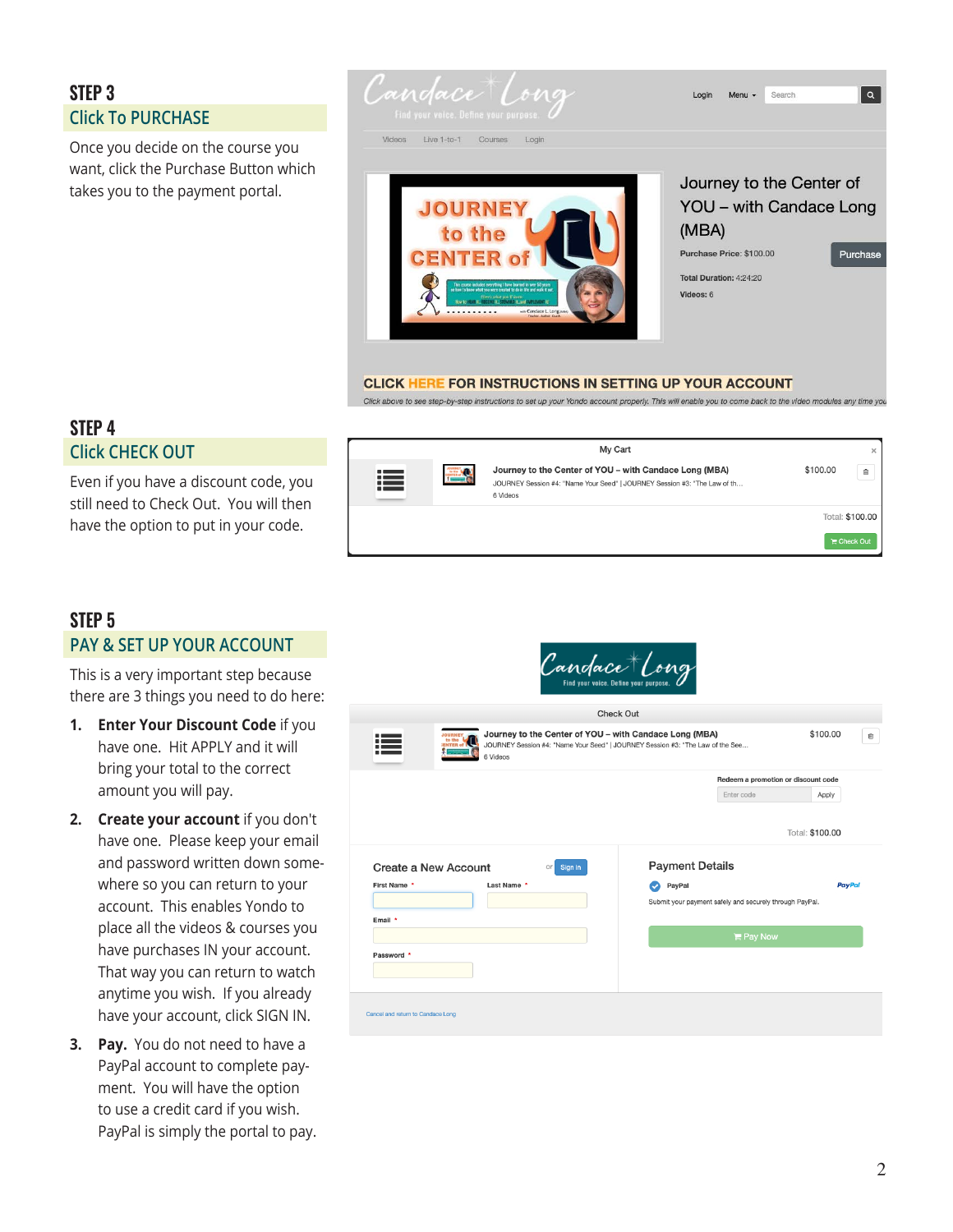## **STEP 6 CONFIRM Your Order.**

Once you confirm, Yondo will place your videos in your account. They will reach out to you with that confirma tion, but if you ever get lost in the process, you can always return to my COURSES section which will always lead you back your account SIGN IN and your videos will be there whenever you are ready to continue learning.

I suggest you print out this page, just so if you have any problems, you will have proof of payment here.



## **STEP 7 Note Order Number & CONTINUE**

I recommend you either print this out or make note of your order number so you'll have it if you ever need it. Then click Continue.

## **Success**

**O** Information

#### Thank you for ordering! Your order number is: 459780 i Journey to the Center of YOU - with Candace Long (MBA) You will receive a confirmation email with details of your order Can't find the confirmation emails? You may need to check your Junk or Spam folder for a message from yondo.com.

Candace Long

## **STEP 8**

## **LINKS TO WATCH THE VIDEOS**

This is the confirmation email from Yondo with the links to watch the videos and download the assignments.

**Course Confirmation** Thank you for Purchasing a Course! Journey to the Center of YOU - with Candace Long (MBA) **Watch The Course Course Items** 



## JOURNEY Session #4: "Name Your Seed"

└─े Session #5 Assignment\_Whoo Are You? (gifts & motivations).pdf

This assignment is critically important. Take your time with it. Ask key family members to help you remember key things about you when you were young. It is here where you'll begin to see the common threads that have surfaced throughout your life.